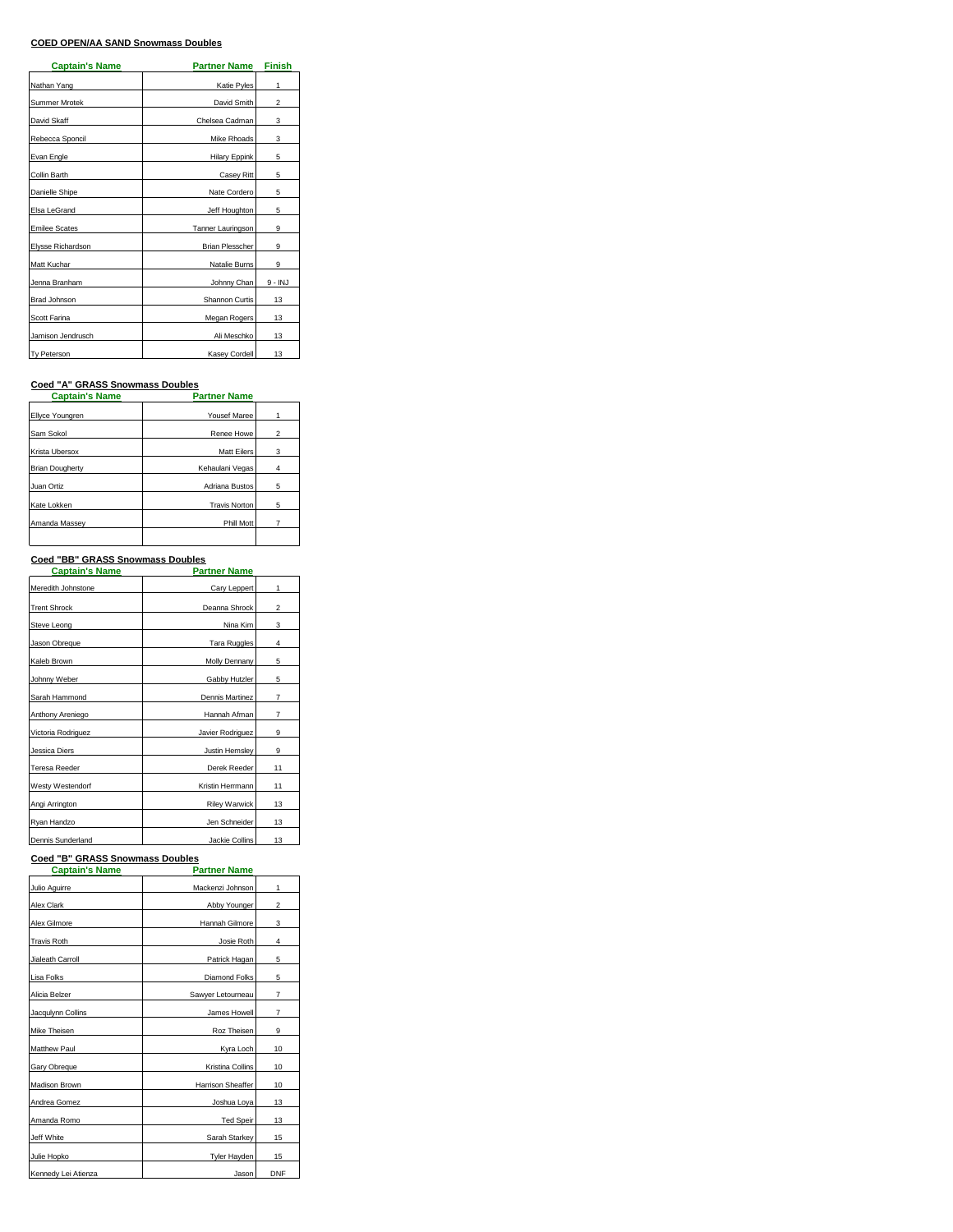## **Women's "A" GRASS Snowmass Doubles**

| <b>Captain's Name</b> | <b>Partner Name</b> | <b>Finish</b>  |
|-----------------------|---------------------|----------------|
| Evangella Sanders     | Jennah Kearney      | 1              |
| <b>Carinne Turner</b> | Ariel Gebhardt      | 2              |
| Tasha Pollard         | Melissa Keathley    | 3              |
| Ellyce Youngren       | Hilary Eppink       | 4              |
| Amanda Massey         | Bri Zimlich         | 5              |
| <b>Tori Packard</b>   | Renee Howe          | 5              |
| Jamie Tokarz          | Ashley Haga         | $\overline{7}$ |
| Sara Martin           | Erika Ivkov         | 8              |
| Kalliope Loudenburg   | Joely Tynes         | 9              |
| <b>Tara Tucker</b>    | Nina Kim            | 10             |
| Christine Anjard      | Stephanie Rothman   | 11             |
| Rachael Powell        | Erin Jenkins        | 12             |
| Sarah Armstrong       | Anna Grzempowska    | 12             |
| Lisa Arnell           | Sheree Brock        | <b>INJ</b>     |
| Megan Gianinetti      | Kricket Adelman     | N/A            |

#### **Women's "BB" GRASS Snowmass Doubles**

| <b>Captain's Name</b>    | <b>Partner Name</b> | <b>Finish</b> |
|--------------------------|---------------------|---------------|
| Hannah Starbuck          | Ciara Krening       | 1             |
| Amber Morlan             | Kristin Herrmann    | 2             |
| <b>Emilee Scates</b>     | Megan Rogers        | 3             |
| Deanna Shrock            | Anna Thompson       | 4             |
| Meredith Johnstone       | Sarah Hammond       | 5             |
| <b>Holly Upper</b>       | Kate Lokken         | 5             |
| Brynn Scheckenbach       | Cassie Pyles        | 7             |
| Hannah Kennedy           | Allison Kennedy     | 8             |
| <b>Breanna Hewitt</b>    | Annarose Childress  | 9             |
| <b>Monica Arnett</b>     | Sydney Shell        | 10            |
| Victoria Rodriguez       | Teresa Reeder       | 11            |
| Jennifer Page            | Maddie Page         | 12            |
| Vanessa Wehrkamp         | Megan Johnston      | 12            |
| <b>Montanah Matthies</b> | <b>Afton Neal</b>   | 13            |
| Jordan Clingan           | Carly Passchier     | N/A           |

# **Women's "B" GRASS Snowmass Doubles**

| <b>Captain's Name</b> | <b>Partner Name</b>  | <b>Finish</b> |
|-----------------------|----------------------|---------------|
| Andrea Gomez          | Adriana Bustos       |               |
| Jessica Diers         | Abby Younger         | 2             |
| Lisa Folks            | Roz Theisen          | 3             |
| Lori Brown            | <b>Madison Brown</b> | 4             |
| Josie Roth            | Jessica Mercado      | 5             |
| JoAnn Hopko           | Julie Hopko          | 6             |
| Amanda Romo           | Andrea Williams      | 7             |
| Jewel Lindstrom       | Myriah Vandre        | 8             |
| Colleen Page          | Ann Hentzen Page     | 9             |
|                       |                      |               |